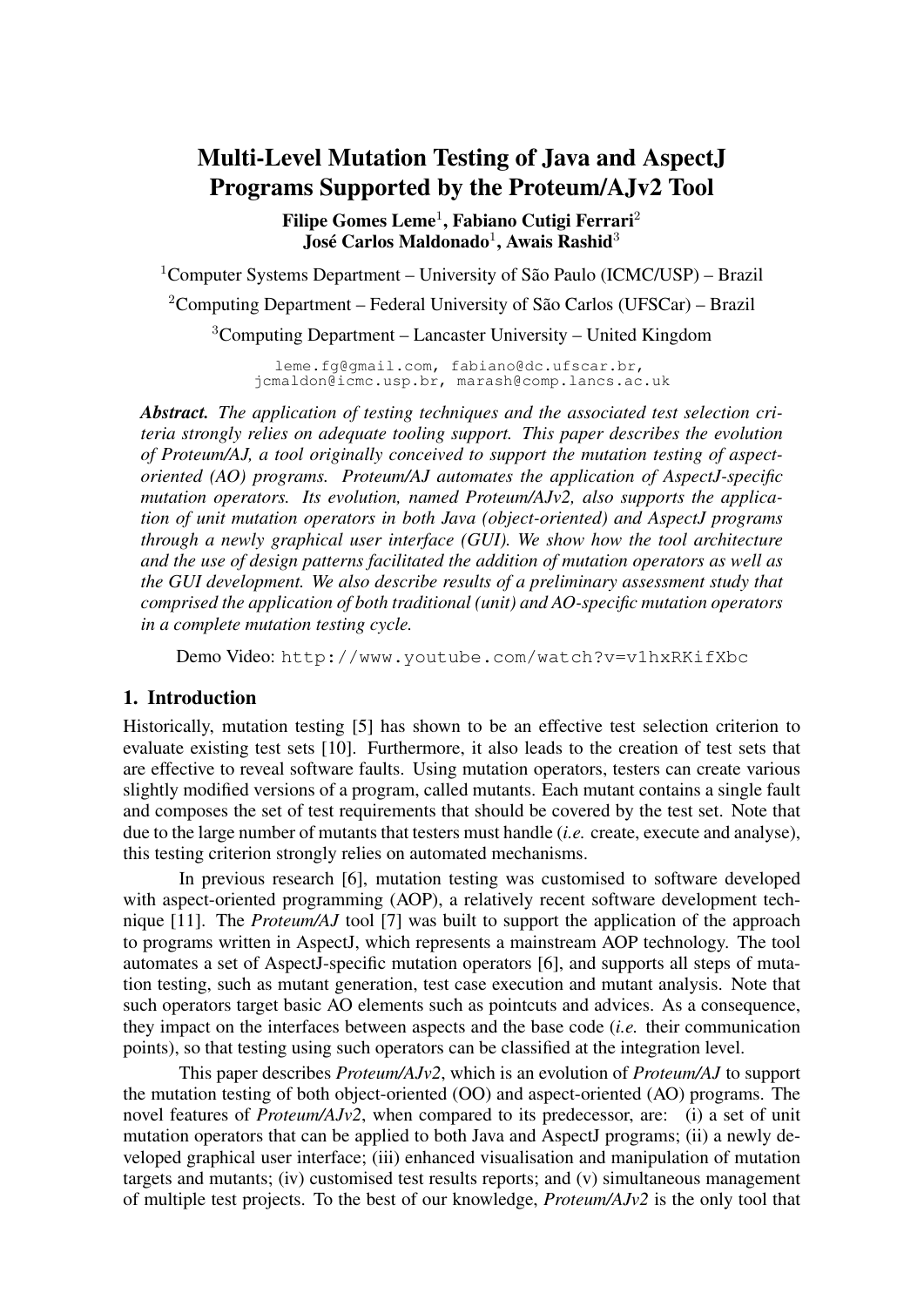automates the mutation testing of programs developed under these two paradigms. Thus, it represents a step towards the integrated testing of OO and AO programs.

In this paper, Section 2 describes the tool architecture and how it eases the addition of new mutation operators as well as the new GUI development. Section 3 describes the process of creating mutants in *Proteum/AJv2* and how this is supported by the GUI. An evaluation study, together with the obtained results, is presented in Section 4. To conclude, we compare *Proteum/AJv2* with other mutation testing tools (Section 5) and present some final remarks (Section 6).

## 2. Proteum/AJv2 Architecture

The tool architecture partially implements a reference architecture for software testing tools called *RefTEST* [13]. *RefTEST* is based on the separation of concerns (SoC) principles, on the Model-View-Controller (MVC) and three-tier architectural patterns, and on the ISO/IEC 12207 standard. *Proteum/AJv2* largely benefits from the reuse of domain knowledge contained in *RefTEST* (organisational and supporting modules) and its easy integration with other life-cycle tools (e.g. requirements and implementation), which has guided the tool structuring in terms of functionalities and module interactions.

The *Proteum/AJv2* architecture is depicted in Figure 1. To clarify, *Proteum/AJv2* does not currently include features defined in *RefTEST* related to supporting and organisational activities<sup>1</sup> (e.g. documentation and configuration management). *RefTEST* also requires a set of service tools (e.g. persistence and access control), which is partially implemented with support of the iBATIS framework<sup>2</sup> for data persistence.



**Figure 1:** *Proteum/AJv2* **Architecture**

The *Server Side* includes MVC modules. The alternative user interfaces appears on the *Client Side*. The core comprises the main concepts that should be handled by testing tools, as proposed in *RefTEST*. In *Proteum/AJv2*, *criterion* maps to mutation testing, *artefact* maps to source code, *requirement* maps to mutant, and *test case* maps to the test case itself. For example, the *criterion* module handles the mutant generation, compilation and analysis, while the *test case module* handles test case execution and and evaluation. Changes required to provide support for unit operators and to build the GUI are described next.

The Mutation Engine: Since the tool architecture was designed with special attention to the evolution and maintenance properties, adding support to unit mutation operators has not required drastic changes in the original structure. Figure 2 shows a simplified UML diagram

<sup>&</sup>lt;sup>1</sup>More details can be found elsewhere [13].

<sup>2</sup>http://attic.apache.org/projects/ibatis.html (07/05/2015).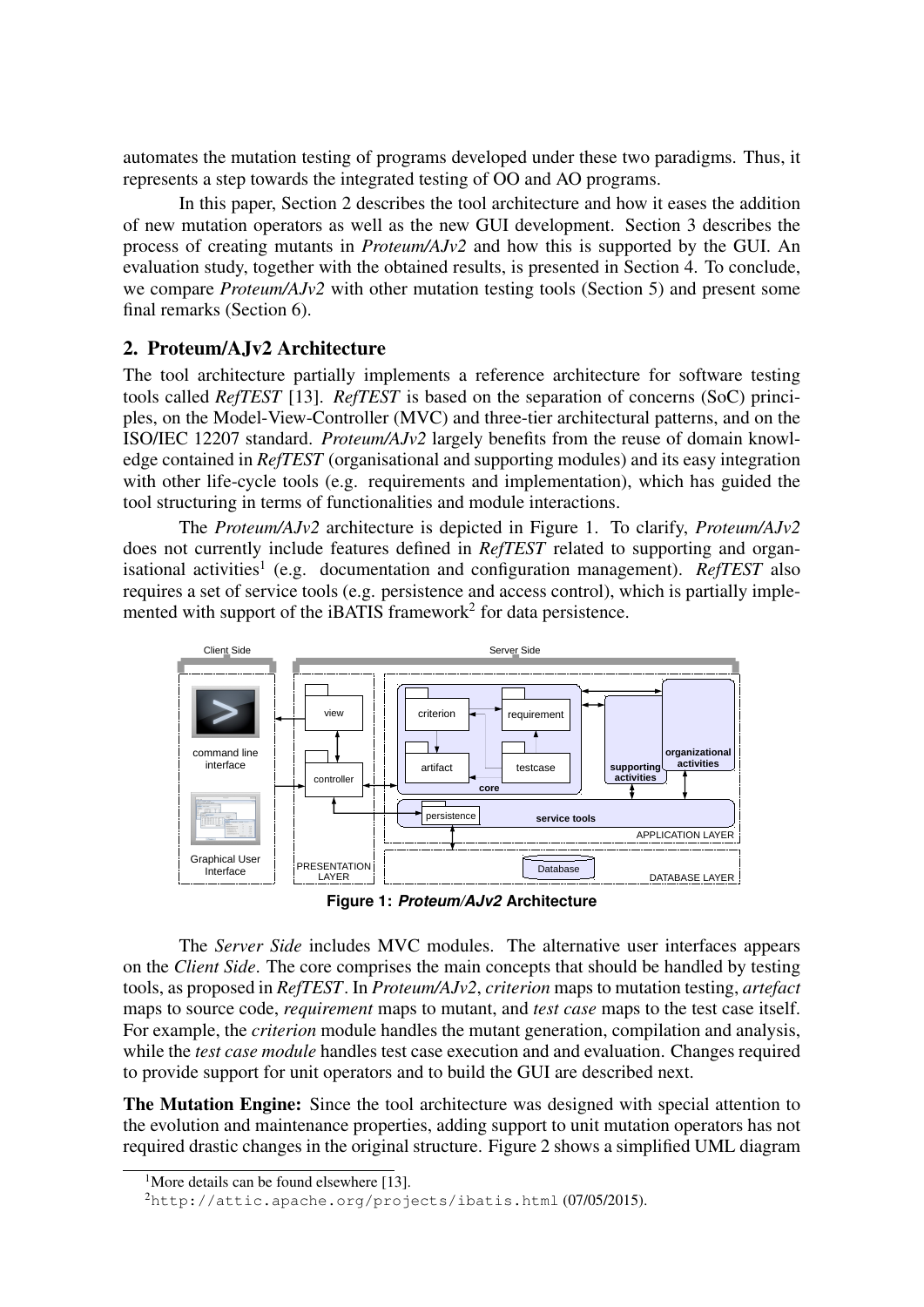that illustrates some internal details of the *Proteum/AJv2* mutation engine. The classes with grey background represent additions implemented in this version of the tool. Each mutation operator is encapsulated within a specific class. Table 1 lists the unit mutation operators supported by *Proteum/AJv2*. More details about the operators are given in Section 3.



**Figure 2: Details of the** *Proteum/AJv2***'s mutation engine**

The tool allows the selection of specific internal targets (methods and advices) to be mutated. This is realised through the IUnitMutationOperator interface, which contains a method whose parameters include a list of internal target names. This enforces client classes to provide such a list. It is implemented by each unit mutation operator, *i.e.* the children of the UnitMutationOperator abstract class.

The Graphical User Interface: *Proteum/AJv2* brings a newly developed graphical user interface (GUI). The creation of GUIs helps to increase the adoption of testing tools, which otherwise represents a barrier for both academia and industry [9].

The set of requirements for the *Proteum/AJv2* GUI was derived from existing testing tools such as *Proteum* [4] and *JaBUTi* [16]. These requirements can be divided into: (i) management of test projects; (ii) test case handling (e.g. addition and visualisation); (iii) test requirement generation (mutants); and (iv) report generation. To meet such requirements, we used the *Mediator*, *Observer*, *Command* and *Singleton* design patterns [8]. *Observer* controls the updates of graphical components in the interface. *Command* and *Mediator* encapsulate events related to the graphical components and handle such events. Finally, *Singleton* guarantees the access to the main frame to the other components.

## 3. Proteum/AJv2 Main Features

This section describes the main features of *Proteum/AJv2* in terms of the mutation process supported by the tool and how this process is enhanced by the addition of the new features listed in Section 1. Note that *Proteum/AJv2* licence is still under definition; the reader can contact the authors for further information.

Running Example: To illustrate the usage of *Proteum/AJv2* and its features, we selected a customised version of the *Telecom* application [2], which is originally distributed together the AspectJ tools. *Telecom* simulates telephony calls and conferences between two or more local and long distance customers.

Figure 3 depicts the classes and aspects included in the application. The main basic classes are Call, Customer and Connection (Local or LongDistance), which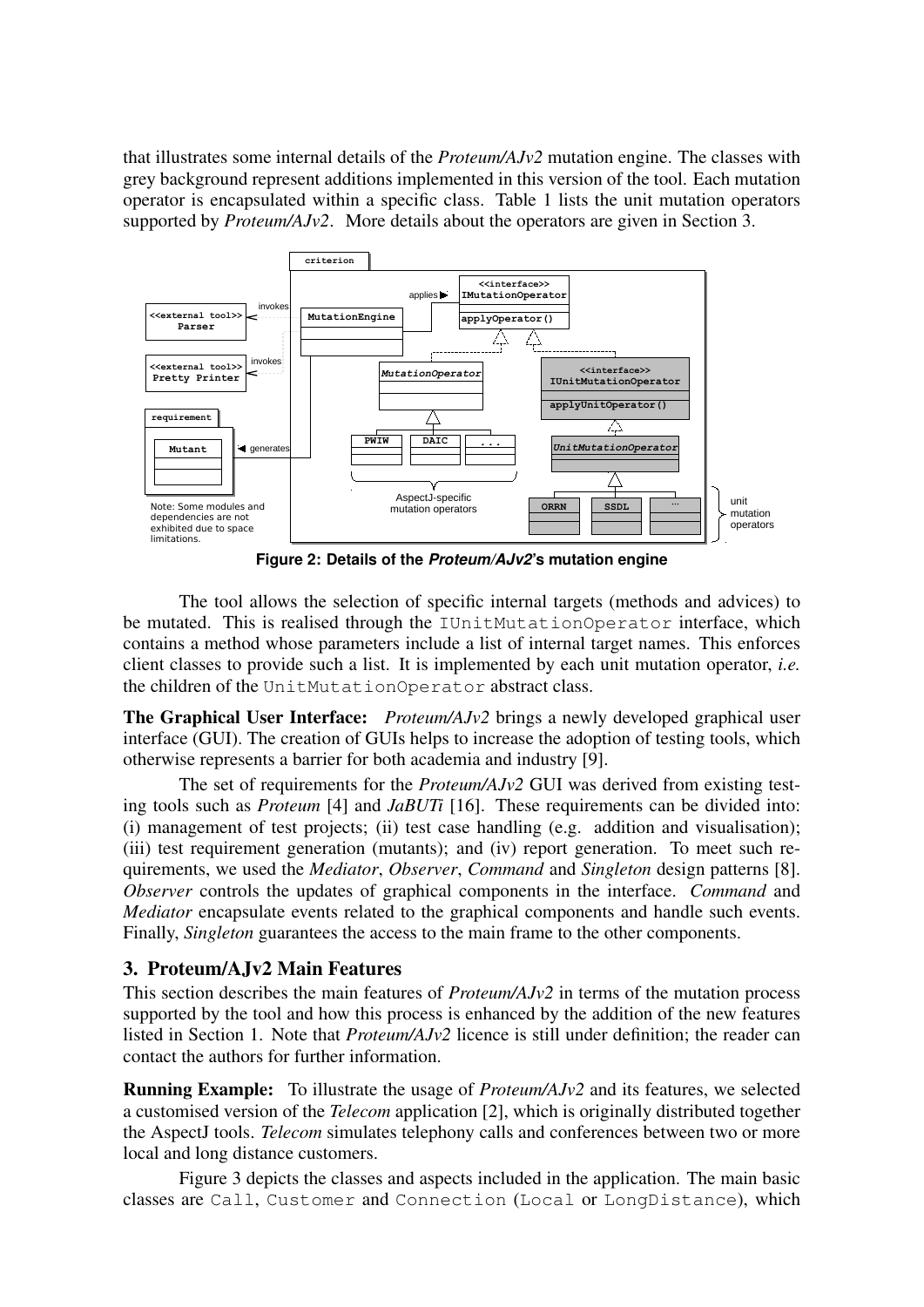model the basic entities of the system. The Billing and Timing aspects implement the billing and timing concerns, respectively, with support of  $\text{Timer},$  a stopwatch functionality.



**Figure 3: Class diagram of the** *Telecom* **application**

The Mutation Process Supported by Proteum/AJv2: Mutation testing has a high computational cost due to the execution and analysis of numerous mutants. This motivates researchers to spend effort to identify the so-called *sufficient mutation operators* [14], which have low costs (in terms of the number of produced mutants) and high effectiveness in revealing faults [14].

Based on this previous knowledge, the list of unit mutation operators introduced in *Proteum/AJv2* consists of a group of sufficient operators identified for C programs [3, 14] and further validated by Vincenzi  $[15]^3$ . They are listed in Table  $1^4$ . Full descriptions can be found in the original report by Agrawal et al. [1].

| <b>Operator</b> | <b>Description</b>                                                                               |
|-----------------|--------------------------------------------------------------------------------------------------|
| <b>CGCR</b>     | Constant replacement using global constants                                                      |
| <b>CLCR</b>     | Constant replacement using local constants                                                       |
| <b>CGSR</b>     | Scalar variable replacement using global constants                                               |
| <b>CLSR</b>     | Scalar variable replacement using local constants                                                |
| <b>VDTR</b>     | Adds a trap function in scalar variables to test if variable will be zero, positive and negative |
| <b>VTWD</b>     | Changes the value of scalar variables for its value predecessor / successor                      |
| <b>OASN</b>     | Replacement of an arithmetic operator with shift operator                                        |
| <b>OEBA</b>     | Replacement of a plain assignment with bitwise assignment                                        |
| <b>ORRN</b>     | Replacement of a relational operator with other relational operator                              |
| <b>SDWD</b>     | Statement do-while replacement with while statement                                              |
| <b>SMTC</b>     | Adds a statement in every loop to force execute at most $n$ times                                |
| <b>SSDL</b>     | Systematically removes each statement                                                            |

**Table 1: Unit mutation operators implemented in** *Proteum/AJv2*

Once the mutants are created, the user can compile the mutants and run *JUnit* test cases, for which the tool will collect the results and compare them to the results from the original application. Note that for some AspectJ-specific mutation operators, the tool is able to automatically detect equivalent mutants through the analysis of join point shadows [7].

 $3$ According to Vincenzi [15], the OLBN operator [1] – which is included in the sufficient set – is not applicable to Java programs. The OEBA operator, on the other hand, has proved to be efficient in some studies [3], and hence has been included in *Proteum/AJv2*.

<sup>4</sup>The AspectJ-specific mutation operators [6] of *Proteum/AJ* are also available in *Proteum/AJv2*.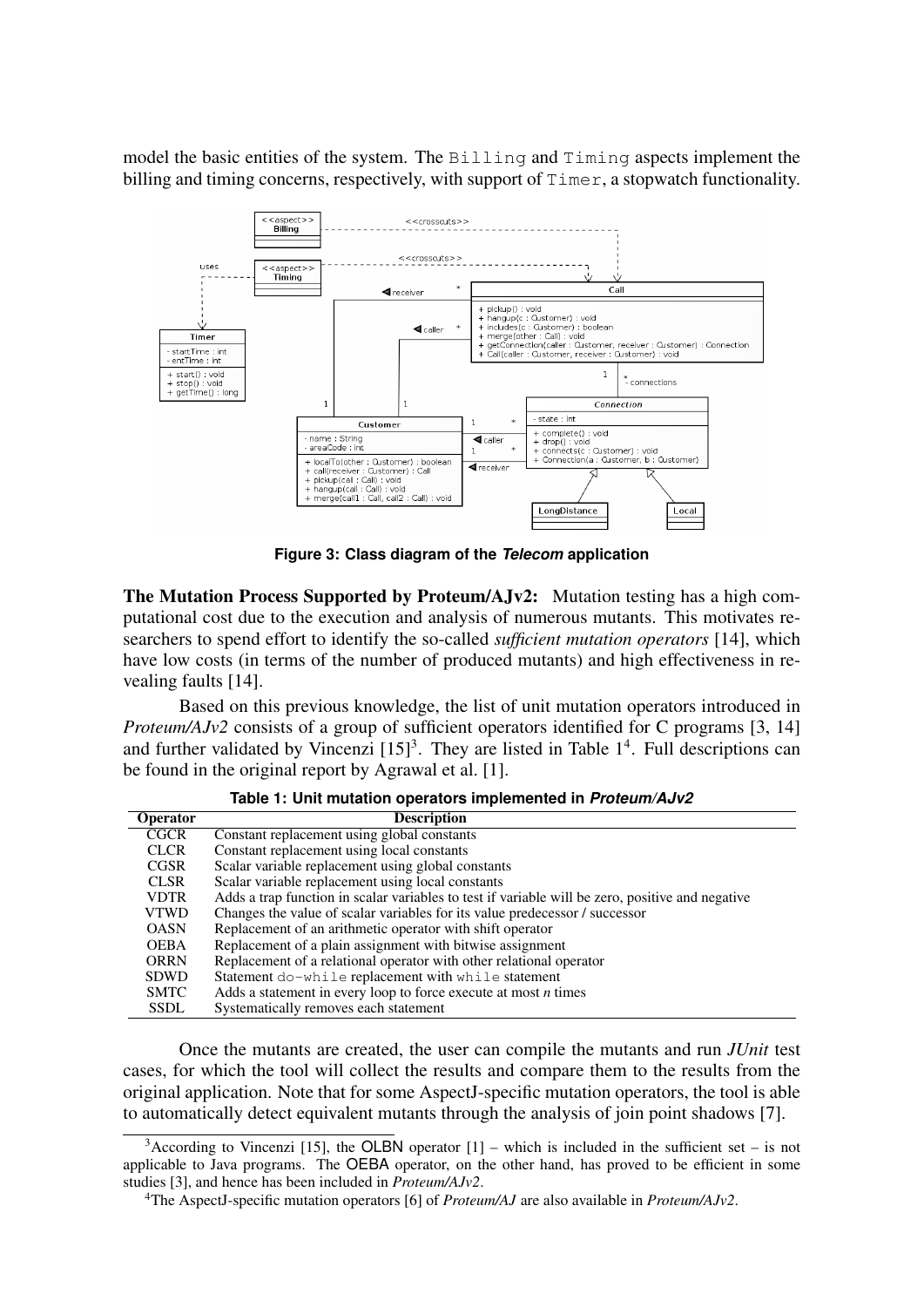The full set of features introduced in *Proteum/AJv2* are not herein described due to space constraints. Amongst them, we highlight: (i) multiple test project creation and management; (ii) selective mutant execution; (iii) individual test case execution; (iv) test case activation/deactivation; (v) mutant visualisation; and (vi) source class/aspect inclusion/exclusion. *Proteum/AJv2* can also be operated through a command line interface, although this paper focuses on the GUI, as next presented.

GUI Features: To create a new test project, the user needs to first create a compressed file (in ZIP format) that includes the full source code of the system under testing (SUT) and also compilation and test execution directives, defined as Apache *Ant*<sup>5</sup> tasks. Once the SUT is submitted to the tool, test project customisation in several ways is facilitated by the GUI (illustrated in Figure 4a).

In the *Targets* window (Figure 4b), the user can select which source files will be tested and also choose the mutation operators to be applied to the SUT. For each source file, the user can select internal elements (methods and advices) to be mutated.

The *Mutants* window exhibits the set of mutants for the current test project. In the *Manage Mutants* tab, the user can check the details of each mutant such as the original and the mutated source files, the differences between these files (Figure 4c), and the mutant status. The user can also filter the mutants by mutation operators. On the *Create* tab, options related to mutant generation (e.g. re-generating all mutants or generating mutants for newly selected mutation operators) are available.

The *Reports* window shows reports regarding the current test project results. For example, it shows the number of generated mutants, the number of anomalous (i.e. noncompilable) mutants, the number of dead mutants and the current mutation score, which is the rate of dead mutants in relation to the total number of non-equivalent, generated mutants. The tool also permits the user to generate an external report with results filtered by mutant status. On the *Coverage* tab, the user can analyse the mutant scores broke down either by applied operators (Figure 4d) or test cases.

Finally, the *Test Cases* window (not shown in Figure 4) allows the selection of test case files to be executed (*Ant* directives are provided with the SUT), inclusion of new test case files and the activation/deactivation of test cases.

## 4. Evaluation

This section describes an evaluation study of *Proteum/AJv2*. The study aimed a preliminary assessment of the tool in terms of completeness and correctness. To achieve this goal, we executed a full mutation testing process using *Proteum/AJv2* over two versions of the *Telecom* application, early introduced in Section 3. The first version is purely objectoriented (implemented in Java), while the second includes some concerns modularised with aspects (implemented in AspectJ), as depicted in Figure 3. Note that the OO version of *Telecom* was obtained by inserting aspect-related behaviour into the core classes such as Call, Connection and Customer.

Applied methodology: After setting up the *Telecom* application to be used during the study, we systematically defined functional test cases by analysing and identifying our system inputs and outputs, their valid and invalid equivalence classes and boundary values. Then, we implemented test cases to cover such test conditions using *JUnit* for both projects (*Telecom OO* and *Telecom AO*).

With both applications ready to be tested with *Proteum/AJv2*, we applied the mutation testing considering three different scenarios, as shown in Table 2. Scenarios 1 and 2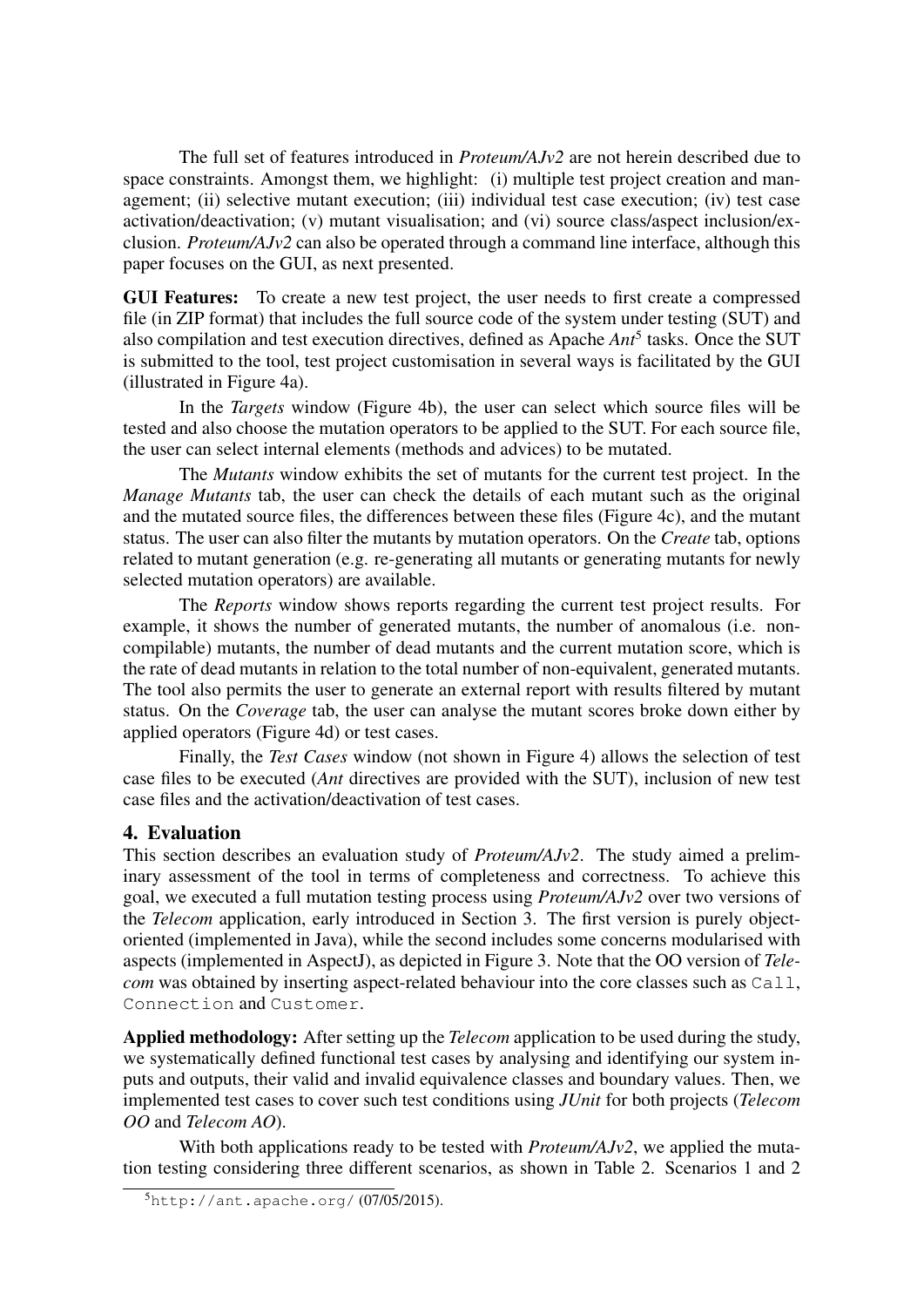|                                                                                       |                |                                                         |                                         | <b>Proteum/AJ</b>                  |                      |                                    |                                                                                    |                                                        |                             |                                   |
|---------------------------------------------------------------------------------------|----------------|---------------------------------------------------------|-----------------------------------------|------------------------------------|----------------------|------------------------------------|------------------------------------------------------------------------------------|--------------------------------------------------------|-----------------------------|-----------------------------------|
|                                                                                       |                |                                                         |                                         | Project Help                       |                      |                                    |                                                                                    |                                                        |                             |                                   |
|                                                                                       |                | Proteum/AJ                                              | $\mathbb{R}$ $\rightarrow$              |                                    |                      |                                    | Project: pajv2ManualTelecomGUI - mutation                                          |                                                        |                             | $E$ $\overline{Z}$ $\overline{X}$ |
| <b>Project Help</b>                                                                   |                |                                                         |                                         |                                    |                      | Targets Test Cases Mutants Reports |                                                                                    |                                                        |                             |                                   |
| Project: TestGUI001 - mutation                                                        |                |                                                         | $n'$ $n'$ $\boxtimes$                   |                                    |                      |                                    |                                                                                    |                                                        |                             |                                   |
| Targets Test Cases Mutants Reports                                                    |                |                                                         |                                         | Targets                            |                      |                                    |                                                                                    |                                                        |                             | ø ×                               |
| Targets<br><b>Operators</b><br>Source Codes                                           | ■ 図            |                                                         |                                         | Operators Source Codes             |                      |                                    |                                                                                    |                                                        |                             |                                   |
| Operators                                                                             |                |                                                         |                                         | <b>Source Codes</b>                |                      |                                    |                                                                                    |                                                        |                             |                                   |
| Description ~<br>Operator                                                             | Check          |                                                         |                                         | Source Code Id                     |                      | Name                               | Content                                                                            | Available Internal T Selected Internal T               |                             |                                   |
| ORRN<br>Group G6 - Repl<br>Group G7 - Adds.<br>MTC                                    |                |                                                         |                                         |                                    |                      | 1 Billing.aj                       | /*Copyright (c) Xer addCharge getNu                                                |                                                        |                             |                                   |
| SDWD<br>$-$ Stat<br>Groun.<br>SSDL                                                    |                | 回 図                                                     |                                         |                                    |                      | 2 TimerLog.aj<br>3 Timing.aj       | /*Copyright (c) Xer AfterAdvices<br>/*Copyright (c) Xer getTotalConnectTi getTimer |                                                        |                             |                                   |
| Mutants<br>Create   Manage Mutants<br>Filter Te                                       |                |                                                         |                                         |                                    |                      | 4 Timer.java                       | /*Copyright (c) Xer stop getTime start   getTime                                   |                                                        |                             |                                   |
| Management:                                                                           |                | Operations:                                             |                                         |                                    |                      |                                    |                                                                                    |                                                        |                             |                                   |
| Status Check, Cover Target Cont Diffe Status Check<br>1 Billin ORRN Afte pac 33  dead |                | Compile:                                                |                                         |                                    |                      |                                    |                                                                                    |                                                        |                             |                                   |
| 47 1 Bilin ORRN Afte pac 33  alive<br>1 Bilin ORRN Afte pac 33  equiva                |                | <b>Residue</b><br>Reports                               | ø <b>×</b>                              |                                    |                      |                                    |                                                                                    |                                                        |                             |                                   |
| 49 1 Billin ORRN Afte pac 33  dead<br>1 Bilin SSDL get pac 19  anom                   |                | Summary Custom Report Coverage Spago4Q                  |                                         |                                    |                      |                                    |                                                                                    |                                                        |                             |                                   |
| 51 1 Billin SSDL get pac 19  anom.                                                    |                | Summary                                                 |                                         |                                    |                      |                                    |                                                                                    |                                                        |                             |                                   |
| Filter T                                                                              | Mutant ID      | <b>Total Mutants:</b>                                   | 64                                      |                                    |                      |                                    |                                                                                    |                                                        |                             |                                   |
|                                                                                       |                | Anomalous Mutants (# / %):                              | 18<br>28.12%                            | <b>Filter Text:</b>                |                      |                                    |                                                                                    | <b>Source Code Id</b>                                  |                             | $\blacktriangledown$              |
|                                                                                       |                | Compilable Mutants (# / %):                             | 46<br>71.88%                            |                                    |                      |                                    |                                                                                    |                                                        |                             |                                   |
|                                                                                       |                | Live Mutants (# / %):<br>Dead Mutants (# / %):          | $\overline{3}$<br>4.69%<br>65.62%<br>42 |                                    |                      |                                    | <b>Add/Remove Source Codes</b>                                                     |                                                        |                             |                                   |
|                                                                                       |                | Equivalent Mutants (# / %):                             | 1.56%                                   |                                    |                      |                                    |                                                                                    |                                                        |                             |                                   |
|                                                                                       |                |                                                         |                                         |                                    |                      |                                    |                                                                                    |                                                        |                             |                                   |
|                                                                                       |                |                                                         | Mutation Score: 0.93333334              |                                    |                      |                                    |                                                                                    |                                                        |                             |                                   |
| Project: t                                                                            |                |                                                         |                                         | Project: m                         |                      |                                    |                                                                                    |                                                        |                             |                                   |
|                                                                                       |                |                                                         |                                         |                                    |                      |                                    |                                                                                    |                                                        |                             |                                   |
| <b>View Mutant</b>                                                                    |                |                                                         |                                         | <b>Proteum/AJ</b><br>Project Help  |                      |                                    |                                                                                    |                                                        |                             | $\circ$                           |
| Mutant:                                                                               |                |                                                         |                                         |                                    |                      |                                    | Project: pajv2ManualTelecomGUI - mutation                                          |                                                        |                             | $E$ $\overline{E}$ $\overline{M}$ |
|                                                                                       |                |                                                         |                                         | Targets Test Cases Mutants Reports |                      |                                    |                                                                                    |                                                        |                             |                                   |
| Mutant ID:                                                                            | 8              | Operator:                                               | <b>ABAR</b>                             |                                    |                      |                                    |                                                                                    |                                                        |                             |                                   |
| Source Code (ID):                                                                     |                |                                                         |                                         | <b>Reports</b>                     |                      |                                    |                                                                                    |                                                        |                             | <b>⊠ ⊠</b>                        |
|                                                                                       | Billing.aj (1) | Target:                                                 |                                         | Summary                            | <b>Custom Report</b> |                                    | Coverage<br>Spago4Q                                                                |                                                        |                             |                                   |
|                                                                                       |                | Status:                                                 | dead                                    | Operator                           |                      |                                    | # Mutants   # Anomalo   # Live Mut   # Compila   # Equivale   # Dead Mu Operator   |                                                        |                             |                                   |
|                                                                                       |                |                                                         |                                         | <b>ABAR</b><br><b>ABHA</b>         |                      | 6<br>7                             | $\circ$<br>1                                                                       | 5<br>$\circ$<br>7<br>$\circ$                           | з<br>6                      | $0.6 -$<br>0.857                  |
| Content:                                                                              |                |                                                         |                                         | <b>ABPR</b>                        |                      | 10                                 | 6<br>$\overline{2}$                                                                | $\overline{4}$<br>$\overline{0}$                       | $\overline{2}$              | 0.5                               |
|                                                                                       |                |                                                         |                                         | AISC                               |                      | $\overline{0}$                     | $\overline{\mathbf{0}}$<br>$\circ$                                                 | $\overline{0}$<br>$\circ$                              | $\circ$                     | $\circ$                           |
| public long Local.callRate()                                                          |                |                                                         |                                         | <b>APER</b><br><b>APSR</b>         |                      | $\overline{2}$<br>$\overline{2}$   | $\circ$<br>n<br>$\circ$<br>$\circ$                                                 | $\overline{2}$<br>$\circ$<br>$\overline{2}$<br>$\circ$ | ı.<br>$\overline{2}$        | 0.5<br>$\mathbf{I}$               |
| К                                                                                     |                |                                                         |                                         | CGCR                               |                      | $\circ$                            | $\circ$<br>$\circ$                                                                 | $\circ$<br>$\circ$                                     | $\circ$                     | $\circ$                           |
| return LOCAL RATE;<br>P.                                                              |                |                                                         |                                         | CGSR                               |                      | $\circ$                            | $\bullet$<br>$\circ$                                                               | $\circ$<br>$\circ$                                     | $\circ$                     | 0                                 |
|                                                                                       |                |                                                         |                                         | <b>CLCR</b><br><b>CLSR</b>         |                      | $\circ$<br>$\circ$                 | $\circ$<br>$\circ$<br>$\Omega$<br>$\Omega$                                         | $\circ$<br>$\circ$<br>$\circ$<br>$\overline{0}$        | $\circ$<br>$\circ$          | 히<br>이                            |
|                                                                                       |                |                                                         |                                         |                                    |                      |                                    |                                                                                    |                                                        | $\circ$                     |                                   |
|                                                                                       |                |                                                         |                                         | DAIC                               |                      | $\overline{0}$                     | $\circ$<br>$\circ$                                                                 | $\overline{0}$<br>$\circ$                              |                             | 히                                 |
| after (Connection conn) returning : Timing, endTiming (conn)                          |                |                                                         |                                         | DAPC                               |                      | 1                                  | $\Omega$<br>$\circ$                                                                | u<br>$\circ$                                           | 1                           |                                   |
| before(Connection conn) : Timing.endTiming(conn)                                      |                |                                                         |                                         | DAPO                               |                      | п.                                 |                                                                                    | т<br>$\Omega$                                          |                             | īl▼l                              |
|                                                                                       |                | long time = Timing.aspectOf().getTimer(conn).getTime(); |                                         | <b>Filter Text:</b>                |                      |                                    |                                                                                    |                                                        |                             |                                   |
| $long$ rate = conn.callRate();                                                        |                |                                                         |                                         |                                    |                      |                                    |                                                                                    |                                                        | <b>Operator   Test Case</b> | ٠                                 |
| $long cost = rate * time;$                                                            |                |                                                         |                                         | Options:                           |                      |                                    |                                                                                    |                                                        |                             |                                   |
| $\blacktriangleleft$                                                                  |                |                                                         | $\blacktriangleright$                   |                                    |                      |                                    |                                                                                    |                                                        |                             |                                   |
|                                                                                       |                |                                                         | (93, 02)                                |                                    |                      |                                    | Ry Test Cases ® By Operators                                                       |                                                        |                             |                                   |

**(c)** Mutant difference view **(d)** Coverage report by mutation operator

**Figure 4: Examples of windows available in the** *Proteum/AJv2***'s GUI.**

Project: m...

address the newly included OO operators and scenario 3 encompass only AO mutation operators In order to gain confidence on the evaluation results, we followed the same procedure twice and, as expected, results for the two rounds were identical.

To execute each of those scenarios we followed six steps: (A) Creation of a test project; (B) Selection of desired targets including classes, aspects, operations (all methods and advices were selected) and mutation operators; (C) Generation and compilation of mutants; (D) Execution of mutants using the functional-adequate test set; (E) Creation of new test cases for live mutants (mutant adequate set); (F) Classification of equivalent mutants.

Results: After applying the planned steps to all three scenarios, we were able to gather and synthesise the results presented in Table 3. The table shows the evolution of the mutant sets during the last four steps. For example, the number of mutants for the second scenario was 251, in which unit operators were applied to classes and aspects of *Telecom AO*. After running the initial test set (step D), 112 mutants were killed and 71 remained alive. The enhancement of the test set (step E) killed more 41 mutants (153 killed, in total). The remaining mutants were set as equivalent (step F), thus reaching a mutation score of 1.0.

The sizes of the new mutation-adequate test sets for each of the projects (step E) are shown in Table 4. For example, in the second scenario (*i.e.* testing of *Telecom AO* using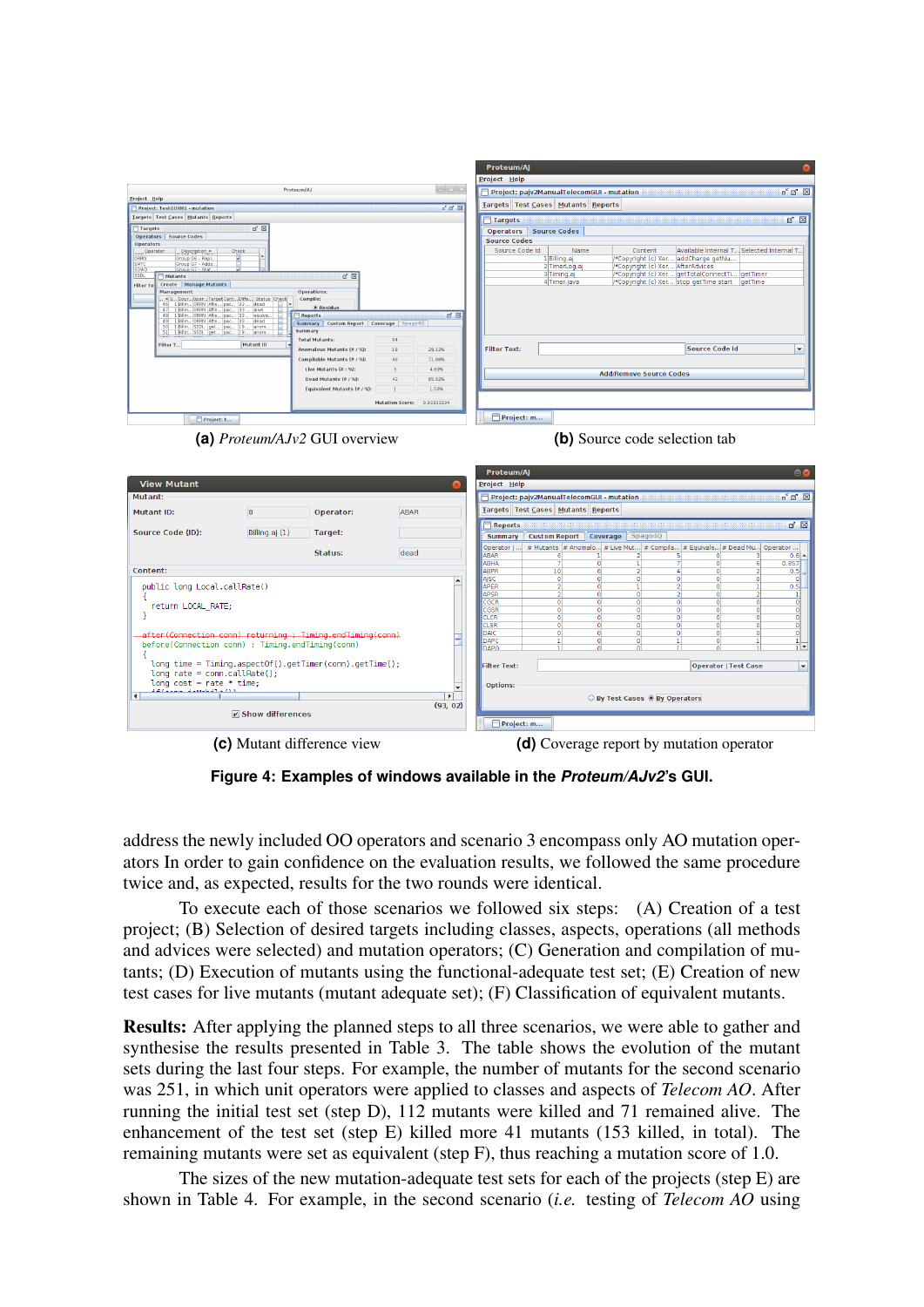| <b>Application</b> | <b>Scenario</b>    | <b>Targets</b>                                               |                    |                                                                                                                                                   |  |  |  |
|--------------------|--------------------|--------------------------------------------------------------|--------------------|---------------------------------------------------------------------------------------------------------------------------------------------------|--|--|--|
|                    |                    | <b>Classes</b>                                               | Aspects            | <b>Operators</b>                                                                                                                                  |  |  |  |
| Telecom OO         | OO testing $(1)$   | Call, Connection,<br>Customer, Local,<br>LongDistance, Timer |                    | CGCR CLCR CGSR CLSR VDTR<br>VTWD OASN OEBA ORRN SDWD<br><b>SMTC SSDL</b>                                                                          |  |  |  |
| Telecom AO         | $OO$ testing $(2)$ | Call, Connection,<br>Customer, Local,<br>LongDistance, Timer | Billing,<br>Timing | CGCR CLCR CGSR CLSR VDTR<br>VTWD OASN OEBA ORRN SDWD<br><b>SMTC SSDL</b>                                                                          |  |  |  |
| Telecom AO         | AO testing $(3)$   | Call, Connection,<br>Customer, Local,<br>LongDistance, Timer | Billing,<br>Timing | ABAR ABHA ABPR AISC APER<br>APSR DAIC DAPC DAPO DEWC<br><b>DSSR PCCC PCCE PCCR PCGS</b><br>PCLO PCTT POAC POEC POPL<br><b>PSDR PSWR PWAR PWIW</b> |  |  |  |

#### **Table 2: Selected targets for each scenario**

#### **Table 3: Results**

| Application           | Telecom OO |          |          | Telecom AO - OO testing |          |          | Telecom AO - AO testing |          |          |       |       |          |
|-----------------------|------------|----------|----------|-------------------------|----------|----------|-------------------------|----------|----------|-------|-------|----------|
| <b>Execution Step</b> | C          | D        | E        | F                       | ⌒        | D        | E                       | F        | ⌒        | D     | E     | F        |
| Anomalous             | 80         | 80       | 80       | 80                      | 68       | 68       | 68                      | 68       | 6        | 6     | 6     | 6        |
| Alive                 | 218        | 81       | 29       | $\theta$                | 183      | 71       | 30                      | $\Omega$ | 55       | 17    | 8     | $\Omega$ |
| Dead                  | $\Omega$   | 137      | 189      | 189                     | $\Omega$ | 112      | 153                     | 153      | 0        | 11    | 20    | 20       |
| Equivalents           | $\Omega$   | $\Omega$ | $\Omega$ | 29                      | $\Omega$ | $\Omega$ | $\Omega$                | 30       | 0        | 27    | 27    | 35       |
| <b>Total</b>          | 298        | 298      | 298      | 298                     | 251      | 251      | 251                     | 251      | 61       | 61    | 61    | 61       |
| <b>Mutation Score</b> | $\Omega$   | 0.628    | 0.867    | 1.0                     | $\Omega$ | 0.612    | 0.836                   | 1.0      | $\Omega$ | 0.393 | 0.714 | 1.0      |

only unit operators), we added seven new test cases to achieve full mutation score. Note that the final test set was not revised to be an optimal (*i.e.* minimum) set.

| Test case set size    | Telecom OO | <i>Telecom AO</i> - Unit | <i>Telecom AO</i> - Aspect |
|-----------------------|------------|--------------------------|----------------------------|
| Initial functional    |            |                          |                            |
| Mutation adequate     |            |                          |                            |
| <b>Final set size</b> |            |                          |                            |

**Table 4: Number of tests cases on each evaluation step.**

This case study allowed us to verify that *Proteum/AJv2* is a tool capable of supporting the entire mutation testing process: from mutant generation, test case execution to mutant analysis. Also, the new GUI proved to be very helpful for quickly customising the testing targets, specific mutant execution and analysis and for generating test reports.

## 5. Related Work and Limitations

To the best of our knowledge, *Proteum/AJv2* is the first mutation testing tool that supports unit mutation testing of both Java and AspectJ programs, as well as AspectJ-specific mutations. Other tools like *Jester*<sup>6</sup>,  $\mu Java^7$  and *PIT*<sup>8</sup> only support the mutation testing of Java programs. In particular,  $\mu Java$  supports mutation testing at the unit ant class levels, while the others only address the unit level. Besides them, *AjMutator*<sup>9</sup> is a tool that supports the mutation testing of AspectJ programs based on a subset of the AspectJ-specific mutation operators implemented in *Proteum/AJv2*.

 $^{6}$ http://jester.sourceforge.net/ $(07/05/2015)$ .

<sup>7</sup>http://cs.gmu.edu/˜offutt/mujava/ (07/05/2015).

<sup>8</sup>http://pitest.org/ (07/05/2015).

<sup>9</sup>http://www.irisa.fr/triskell/Software/protos/AjMutator/ (07/05/2015).